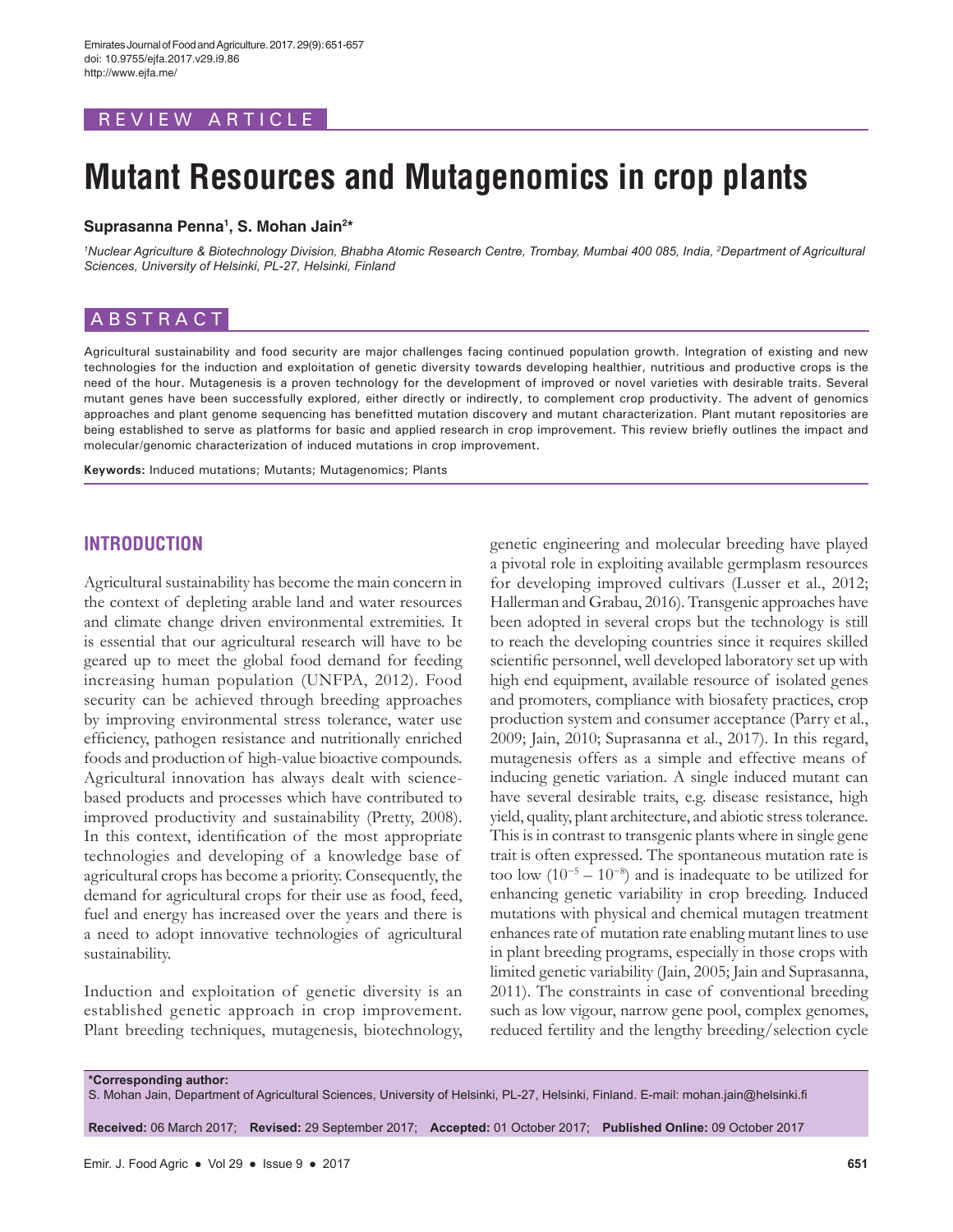collectively impede plant improvement can be addressed through induced mutagenesis (Suprasanna et al., 2012). As per the FAO/IAEA Mutant Varieties Database, more than 3200 mutant varieties are released for cultivation in different countries (Suprasanna et al., 2014). Mutants are usually produced using radiation, chemicals, T-DNA or transposons (Bradshaw, 2016). Use of physical mutagens has yielded the majority of mutant varieties among which gamma rays have been mostly used followed by other radiation methods (Suprasanna et al., 2014).

In the past 5-6 decades, application of induced mutations has been on the forefront of developing and developed countries in producing several superior crop varieties, and that has made a greater economic impact on food production and feeding people (Kharkwal and Shu, 2009). The leading countries having the highest number of officially released, mutant varieties are China, India, the former USSR, The Netherlands, Japan and USA. Mutagen wise, higher proportion (>50%) of mutants has been developed by using gamma rays as compared to other mutagens. Crop wise, maximum mutants were developed in cereals followed by ornamentals, legumes and pulses and other crops including vegetables, forage, edible oil plants and tree species (Mba, 2010). Among cereals and all other crops, higher number of mutants were developed in rice (700 mutant varieties) followed by barley, wheat, maize, durum wheat, oat, millet, sorghum and rye (Suprasanna et al., 2015). As per the FAO/IAEA database, 1,825 mutants (accounting to 57%) have either better agronomic and botanical traits; of these, 577 mutants (18%) are developed for increase in yield and related traits, 321 mutants (10%) for better quality and nutritional content, 200 mutants (6%) for biotic and 125 mutants (4%) for abiotic stress tolerance (Suprasanna et al., 2015). These mutant varieties have made a greater economic impact contributing to millions of dollars annually to local economies (Ahloowalia et al., 2004; Jain, 2005).

The mutagenesis research has been advanced by genomics advances including methods to detect genetic variation, select mutant phenotypes, TILLING (Targeted Induced Local Lesions IN Genomes), ecoTILLING, resequencing, RNAi (RNA interference), mismatch site-specific mutagenesis, homoeologous recombination, forward and reverse genetics via transposable elements, gene replacement, gene addition, and transcriptome modification by mutagenic treatment, aneuploidy, and uniparental chromosome loss (Phillips and Rines, 2009). The induced mutations cover a variety of genome modifications of a number of genes which include Single-nucleotide polymorphisms (SNPs) and small insertions and deletions (indels), chromosomal rearrangements, duplication of genes and transposable element mediated insertion/deletion events (Nogue et al.,

2016; Negi et al. 2016). Understanding of the mutant gene structure, functions, spatial and temporal expression and genetic regulation can be useful for improving agronomically-important crop plants. In this article, we present an overview of mutants as means of novel genetic resource and for analyzing gene function.

## **Developing 'mutant' resources**

Mutants are usually produced using physical, chemical and biological agents (Bradshaw, 2016). Gamma irradiation results in small deletions (1-10 bp) while neutrons cause 300 bp to 12 kbp deletions and chemical mutagens result in point mutations mainly G/C-to-A/T transitions (Morita et al., 2009). On the other hand, ion beams have high linear energy transfer (LET) ranging from 22.5 keV  $\mu$ m<sup>-1</sup> to 4000 keV  $\mu$ m<sup>-1</sup> compared to 0.2 to 2 keV  $\mu$ m<sup>1</sup> LET of γ-rays and X-rays (Ryuto et al., 2008). Heavy-ion beam (HIB) irradiation is shown to be superior for mutation breeding as higher rate of mutations can be obtained at low doses (Hirano et al., 2015). It is also observed that HIB induces more localized, dense ionization and causes direct damage to DNA. Compared to X-rays or gamma rays, heavy ionbeams can be used to alter single characteristic and thus new cultivars can be developed which will have selected target trait while not disturbing the existing characteristics of the parent cultivar.

Ion beam irradiation research has been widely studied and great number of mutant varieties have been developed in China and Japan (Nakagawa, 2009; Wu et al., 2005). High-energy ion beams are used routinely for creating variation in ornamental plants of high market value in Japan, whereas, low energy ion beam research in China is focused on agriculturally important crops. Several salttolerant mutants of rice, vegetables like spinach, fruits like muskmelon, citrus fruits tree, coniferous tree, etc., have also been ion-beam irradiated to produce new varieties. Tanaka et al. (2010) outlined the success from ion beam mutagenesis in ornamentals. The first ion-beam-induced varieties were from *Verbena sp.*, carnation (*Dianthus caryophyllus)*, and Chrysanthemum (*Dendranthema grandiflora*). This was followed by many varieties of *Petunia hybrida*, *Torenia, Dahlia, Osteospermum* with new flower color and shape. In chrysanthemum 'Aladdin' and 'Aladdin 2' with a few axillary flower bud, were developed and commercialized successfully. By using carbon ions, a cultivar 'KNOX' of *Ficus thunbergii* was developed with better assimilation ability to fix atmospheric nitrogen. Carbon ion beam has also resulted in the development of a new variety of cherry blossom tree (Nishina Otome) which can bloom in all the seasons. In addition to ion beam, space mutagenesis has also been exploited for mutation induction. More than 60 new crop varieties with improved yield, quality and multiple stress tolerance have been released in China (Liu et al., 2007).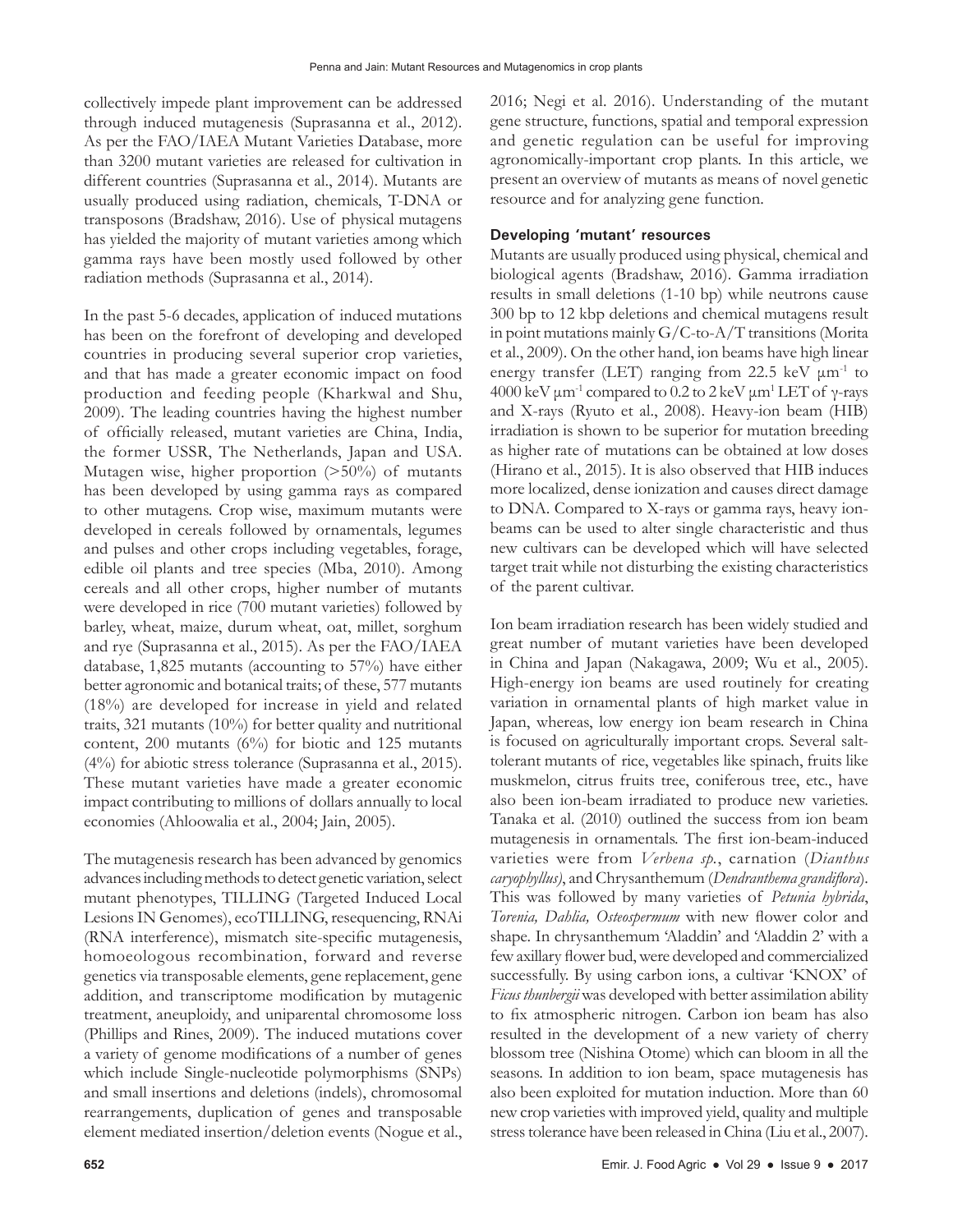Plant mutagenesis research has components of, i) development of induced mutants for morphological, biochemical and physiological traits, and ii) study of their genetic stability and agronomical performance. In this context, plant mutant libraries, generated by chemical or physical mutagenesis, will have to be developed and maintained as mutant genetic resource centres. Such mutant resource offers as an excellent material for understanding the radiation damage, physiological basis, ultrastructural changes and plant metabolic pathways, besides for gene mapping and is valuable for functional genomics (Lundquist, 2009; Mirajkar et al., 2016). Both functional genomics and mutant gene detection studies will require a mutant library having a high mutation density (Tsuda et al., 2015). For example, TOMATOMA (http://tomatoma. nbrp.jp/) is a tomato mutant database offers phenotypic data of ethylmethane sulfonate (EMS) γ-ray irradiation derived tomato mutant lines (Shikata et al., 2015). In wheat, Gu et al. (2017) developed a EMS based-mutant resource with high frequency phenotypic and genotypic variation for plant traits. Recently, 1,504 FN derived rice mutant lines were whole-genome sequenced and this resulted in the identification of 91,513 mutations affecting 32,307 genes (Li et al. 2017). This study has established a WGS rice mutant collection as an open access resource called KitBase which integrates multiple bioinformatics tools and enables users to search the mutant collection, visualize mutations, download genome sequences for functional analysis.

#### **Muta-genomics tools**

Mutational genomics is becoming an important tool to investigate the mutational events orchestrating genetic modification in mutant traits. Such mutational events can be characterized globally by using high throughput genomics technologies such as cDNA-amplified fragment length polymorphism (cDNA, AFLP), single strand conformational polymorphism (SSCP), serial analysis of gene expression (SAGE), microarray, differential display, TILLING, high resolution melt (HRM) analysis (Nadeau, 2000). HRM technology has been employed to detect mutations and induced variability in tomato, wheat, maize, and sugarcane (Gady et al., 2009; Dong et al., 2009; Li et al., 2010). Study of the molecular basis of induced mutations is an essential aspect in selecting which mutation induction technique will be appropriate for analyzing gene function (Nawaz and Shu, 2014). Several mutagenesis methods such as ethyl methanesulphonate, T-DNA insertion, transposon tagging and ionizing radiation have provided key information on the nature of mutations. While EMS based chemical mutagenesis mostly results in point mutations, the T-DNA insertional mutagenesis or transposons often disorder the gene sequence. On the other hand, ionizing radiation induces deletions resulting in a high fraction of knock-out mutations (Sato et al., 2006). The size of the deletion can also be pre-selected using proper LET levels of heavy-ion irradiation (Kazama et al., 2011).

Both the approaches of forward and reverse genetics are integral to mutagenesis as mutants will be essentially required for gene function analysis (Fig. 1). The strategy of reverse-genetics using induced mutations, viz. TILLING method is a high throughput tool. It has been used in most plant species for screening mutations in mutant populations generated with chemical mutagens, such as EMS, however the technique can also be adopted for use with mutant progeny developed through gamma and fast neutron irradiation (Till et al., 2007; Jain et al., 2010). For example, the De-TILLING technique could be very well



**Fig 1.** A roadmap of forward and reverse genetic approaches of plant mutagenomics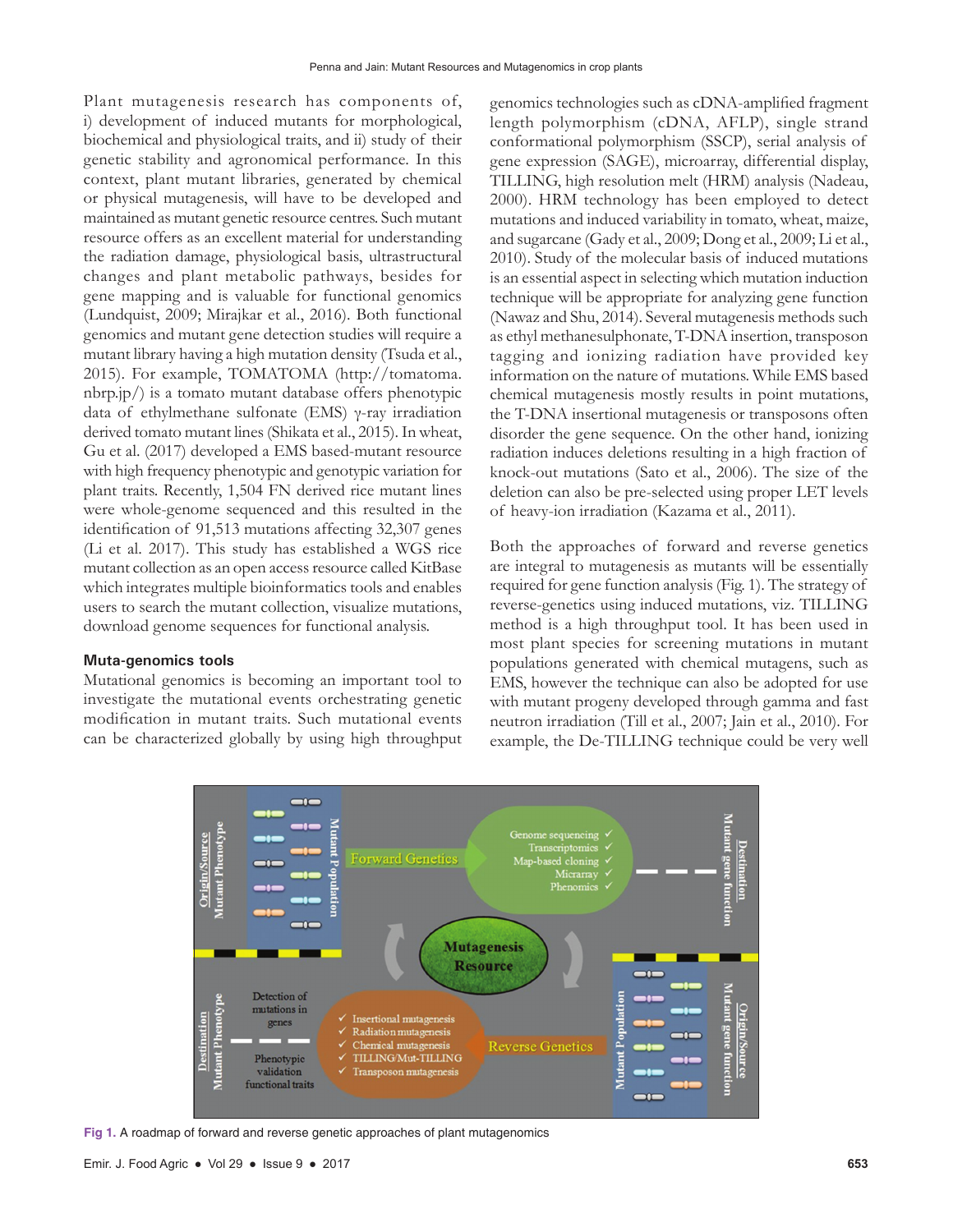used to identify a specific mutant in a pool of 6,000 lines. TILLING ensures detection of mutations within genes of interest and to associate such mutations to a definite phenotype, for which gene(s) linked to the phenotype and the gene sequence is known (Sikora et al., 2011). MutMap is a recent development for cloning EMS-induced alleles in rice using a bulked segregation strategy, and the method is further extended to enable alleles to be cloned without outcrossing (Abe et al., 2012; Fekih et al., 2013). Wilde et al. (2012) presented an overview of screening in horticultural crops for natural or induced allelic diversity in over 100 candidate genes for traits of commercial interest, such as longer shelf-life (tomato, melon), improved starch quality (potato), and virus-resistance (peppers, tomato). An extension of the TILLING technique is 'TILLING by Sequencing' (TbyS) which relies on high throughput nextgeneration sequencing to speed up TILLING workflow (Tsai et al., 2011). Kumar et al. (2017) have outlined the advantages of the TbyS methodologies applied to identify point mutations from mutagenised populations. Several bioinformatics methods and databases (CODDLE for prognosis of most suitable gene regions for TILLING analysis; SIFT (Sorting Intolerant from Tolerant) and I-Mutant3.0 for Prediction of mutation effect on protein stability) are now available for monitoring of mutation and checking of mutation effect on protein stability and function (Slota et al., 2017).

High-throughput DNA sequencing methods such as nextgeneration sequencing, exon capture method are now available for mutation detection in a more efficient and cost-effective mode (King et al., 2015). Henry et al. (2014) analyzed mutations in EMS-derived mutant progenies of rice and wheat by using multiplexed global exome capture and sequencing coupled with bioinformatics tools and detected ~18,000 induced mutations. In EMS induced and gamma ray induced mutants of tomato, whole-genome shotgun sequencing analysis was used to calculate the spectrum and distribution of DNA mutations at genome level in the Micro-Tom genome (Shirasawa et al., 2016). The authors found that major mutations in the EMS mutants were C/G to T/A transitions type, while in the gamma-ray mutants, mutations were  $C/G$  to  $T/A$  transitions,  $A/T$  to T/A transversions and A/T to G/C transitions. In case of fast neutron irradiation, NGS analysis of mutants indicated higher incidence of single base substitutions than deletion mutations, and of small deletions (<10 bp) than large deletions in Arabidopsis (Belfield et al., 2012) and *Phaseolus vulgaris* (O'Rourke et al., 2013). These studies suggest that NGS method can be used to illustrate the heavyion-induced mutations to determine the comprehensive nature of induced mutations at the whole-genome level. Sometimes, precise detection of causal mutations in a polymorphic background is a challenge. Yan et al.,

(2016) have described an NGS-based method, SIMM (Simultaneous Identification of Multiple Causal Mutations) to study multiple rice mutants and identified seven new mutant alleles which were later confirmed by phenotype association method.

Identification of novel traits of interest in mutated populations can be done by different biochemical and physiological screening methods (Sikora et al., 2011). However large scale mutation induction studies will require high throughput phenotyping tools. This becomes highly demanding as researchers generate hundreds of induced mutations with different phenotypic effects and often, a majority of them are discarded possibly due to the lack of appropriate phenotypic screens (Nadeau, 2000). It is thus necessary to devise phenotypic assays for traits that have a genetic basis and thus, mutations affecting the trait can be discovered. In order to increase the scope of screening phenotypes from a large collection of mutants, high throughput phenotype screening and phenomics platforms are developed based on imaging and image processing (Rahaman et al., 2015).

# **Precise genetic modification (mutagenesis)**

Aforementioned account reiterates the need and development of genetic resource of novel genetic variation to be introduced into cultivated varieties while taking advantage of existing natural genetic variation or through induction of mutations. This has taken a step further with the advent of new genetic tools of genome engineering for precise genetic manipulation of DNA in living cells (Voytas and Gao, 2014) to create new or improved traits. This genetic modification is often achieved by harnessing the pathways of DNA repair and the arsenal includes sequence-specific nucleases (SSNs) for the repair of DNA double-strand-breaks (DSBs). In the past few years, advancements in genome engineering has adopted different SSNs, for ex. zinc finger nucleases (ZFNs), engineered homing endonucleases or meganucleases, transcription activator-like effector nucleases (TALENs), and clustered regularly interspersed short palindromic repeats (CRISPR)/ Cas9 reagents (Voytas, 2013). Lawrenson et al. (2015) induced mutations by using RNA-guided Cas9 in target genes (ABA-inducible plasma membrane protein and GA4 orthologues) in barley and *Brassica oleracea* and showed stable transmission of these mutations. Another example is on reduction in the phytate content in maize seeds since it limits mineral absorption. Shukla et al. (2009) demonstrated that use of tailored ZFNs in maize gene encoding inositol-1,3,4,5,6-pentakisphosphate 2-kinase (IPK1) could alter the profile of the inositol phosphate. Homologous recombination based site-directed mutagenesis has also been suggested as the precise mutation induction method for targeting specific genes (Saika et al. 2011). Specific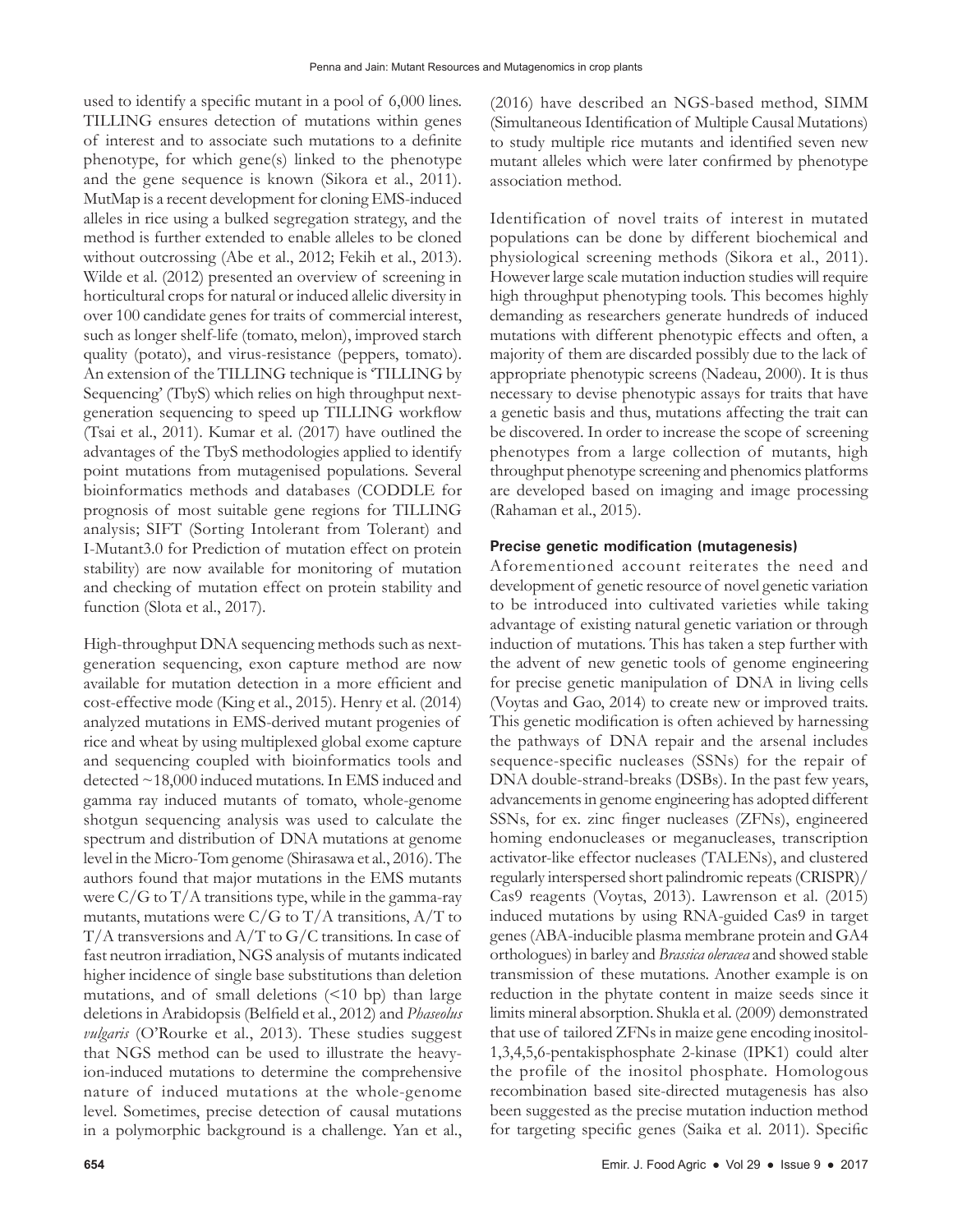mutations were induced in OASA2 which is a subunit of anthranilate synthase, an enzyme involved in biosynthesis of tryptophan in rice and achieved 230-fold higher tryptophan levels. Song et al., (2016) reviewed applications of crop genome editing using CRISPR/Cas9 for mutation induction in several crops and noted mutation rates of 33% in sorghum, 13.1% in maize, 3.9% in citrus, 51.7% in poplar, 59 - 76% in soybean and 5.6% in wheat. Sun et al. (2017) studied targeted mutagenesis in starch branching enzymes (SBEI and SBEIIb) in rice using CRISPR/Cas9. While the mutation frequencies ranged from 26.7 to 40%, sbeII mutants showed significantly increased amylose content and resistant starch content with structural changes and nutritional characteristics. This study suggests that application of CRISPR/Cas9 technology can be employed to develop a high amylase rice mutant.

# **CONCLUSIONS**

Mutation breeding has greater impact in sustainable crop production by developing new mutant varieties. With the advances in genomics research and availability of genome sequences, induced mutants continue to be a genetic resource for elucidating genetic mechanisms and metabolic pathways. Genomics research on the molecular nature of mutations could be useful in selecting the appropriate mutation induction techniques (e.g. ion beam) for gene function analysis. Muta-genomics tools enable understanding of mutational events towards genetic modification of mutant traits. Genome sequencing has made it possible for mutational events to be characterized globally by using high throughput genomics platforms. The development and maintenance of plant mutant repositories could offer as excellent platform for basic and applied research in crop improvement besides for gene mapping and functional genomics based research.

#### **Authors' contribution**

Both the authors contributed to the overall framework and writing of the paper.

## **REFERENCES**

- Abe, A., S. Kosugi, K. Yoshida, S. Natsume, H. Takagi, H. Kanzaki, H. Matsumura, K. Yoshida, C. Mitsuoka, M. Tamiru, H. Innan, L. Cano, S. Kamoun and R. Terauchi. 2012. Genome sequencing reveals agronomically important loci in rice using MutMap. Nat. Biotechnol. 30: 174-178.
- Ahloowalia, B. S., M. Maluszynski and K. Nichterlein. 2004. Global impact of mutation-derived varieties. Euphytica. 135: 187-204.
- Belfield, E. J., C. Brown, X. Gan, C. Jiang, D. Baban, A. Mithani, R. Mott, J. Ragoussis and N. P. Harberd. 2014. Microarraybased ultra-high resolution discovery of genomic deletion mutations. BMC Genomics. 15: 224.
- Bradshaw, J. E. 2016. Mutation Breeding Plant Breeding: Past, Present and Future, Springer International Publishing, Switzerland.
- Dong, C., J. Dalton-Morgan, K. Vincent and P. Sharp. 2009. A modified TILLING method for wheat breeding. Plant Genome. 2: 39-47.
- Fekih, R., H. Takagi, M. Tamiru, A. Abe, S. Natsume, H. Yaegashi, S. Sharma, S. Sharma, H. Kanzaki, H. Matsumura, H. Saitoh, C. Mitsuoka, H. Utsushi, A. Uemura, E. Kanzaki, S. Kosugi, K. Yoshida, L. Cano, S. Kamoun and R. Terauchi. 2013. MutMap+: Genetic mapping and mutant identification without crossing in rice. PLoS One. 8(7): e68529.
- Gady, A. L. F., W. H. Vriezen, M. H. B. J. Van de Wal, P. Huang, A. G. Bovy, R. G. F. Visser and C. W. B. Bachem. 2011. Induced point mutations in the phytoene synthase 1 gene cause differences in carotenoid content during tomato fruit ripening. Mol. Breeding. 29(3): 801-812.
- Guo, H., Z. Yan, X. Li, Y. Xie, H. Xiong, Y. Liu, L. Zhao, J. Gu, S. Zhao and L. Liu. 2017. Development of a high-efficient mutation resource with phenotypic variation in hexaploid winter wheat and identification of novel alleles in the TaAGP.L-B1 gene. Front. Plant Sci. 8: 1404.
- Hallerman, E. and E. Grabau. 2016. Crop biotechnology: A pivotal moment for global acceptance. Food Energy Secur. 5(1): 3-17.
- Henry, I. M., U. Nagalakshmi, M. C. Lieberman, K. J. Ngo, K. V. Krasileva, H. Vasquez-Gross, A. Alina, E. Akhunov, J. Dubcovsky, T. H. Tai and L. Comai. 2014. Efficient genomewide detection and cataloguing of EMS-induced mutations using exome capture and next-generation sequencing. Plant Cell. 26(4): 1382-1397.
- Hirano, T., Y. Kazama, K. Ishii, S. Ohbu, Y. Shirakawa and T. Abe. 2015. Comprehensive identification of mutations induced by heavy-ion beam irradiation in *Arabidopsis thaliana*. Plant J. 82(1): 93-104.
- Jain, S. M. 2005. Major mutation-assisted plant breeding programmes supported by FAO/IAEA. Plant Cell. Tissue Organ. Cult. 82: 113-121.
- Jain, S. M. 2010. Mutagenesis in crop improvement under the climate change. Rom. Biotechnol. Lett. 15(2): 88-106.
- Jain, S. M. and P. Suprasanna. 2011. Induced mutations for enhancing nutrition and food production. Gene Conserve. 40: 201-215.
- Jain, S. M, N. Roux, S. Penna and B. Till. 2011. Mutations and cultivar development of banana. In: M. Pillay. and A. Tenkouano (Eds.), Banana Breeding: Progress and Challenges, CRC Press, Taylor & Francis, Boca Raton, FL, pp. 201-215.
- Kazama, Y., T. Hirano, H. Saito, Y. Liu, S. Ohbu, Y. Hayashi and T. Abe. 2011. Characterization of highly efficient heavy-ion mutagenesis in *Arabidopsis thaliana*. BMC Plant Biol. 2011: 161.
- Kharkwal, M. C. and Q. Y. Shu. 2009. The role of induced mutations in world food security. In: Induced Plant Mutations in the Genomics Era, Proceedings of the International Joint FAO/IAEA Symposium IAEA, Vienna, pp. 33-38.
- King, R., N. Bird, R. Ramirez-Gonzalez, J. A. Coghill, A. Patil, K. Hassani-Pak, U. Cristobal and A. L. Phillips. 2015. Mutation scanning in wheat by exon capture and next-generation sequencing. PLoS One. 10(9): e0137549.
- Kumar, A. P. K., P. C. McKeown, B. Adnane, P. Ryder, G. Brychkova, A. Bendahmane, A. Sarkar, M. Chatterjee and C. Spillane. 2017. TILLING by sequencing (TbyS) for targeted genome mutagenesis in crops. Mol. Breeding. 37: 14.
- Lawrenson, T., S. Oluwaseyi, N. Stacey, C. Li, L. Østergaard, N. Patron, C. Uauy and W. Harwood. 2015. Induction of targeted, heritable mutations in barley and *Brassica oleracea* using RNA-guided Cas9 nuclease. Genome Biol. 16: 258.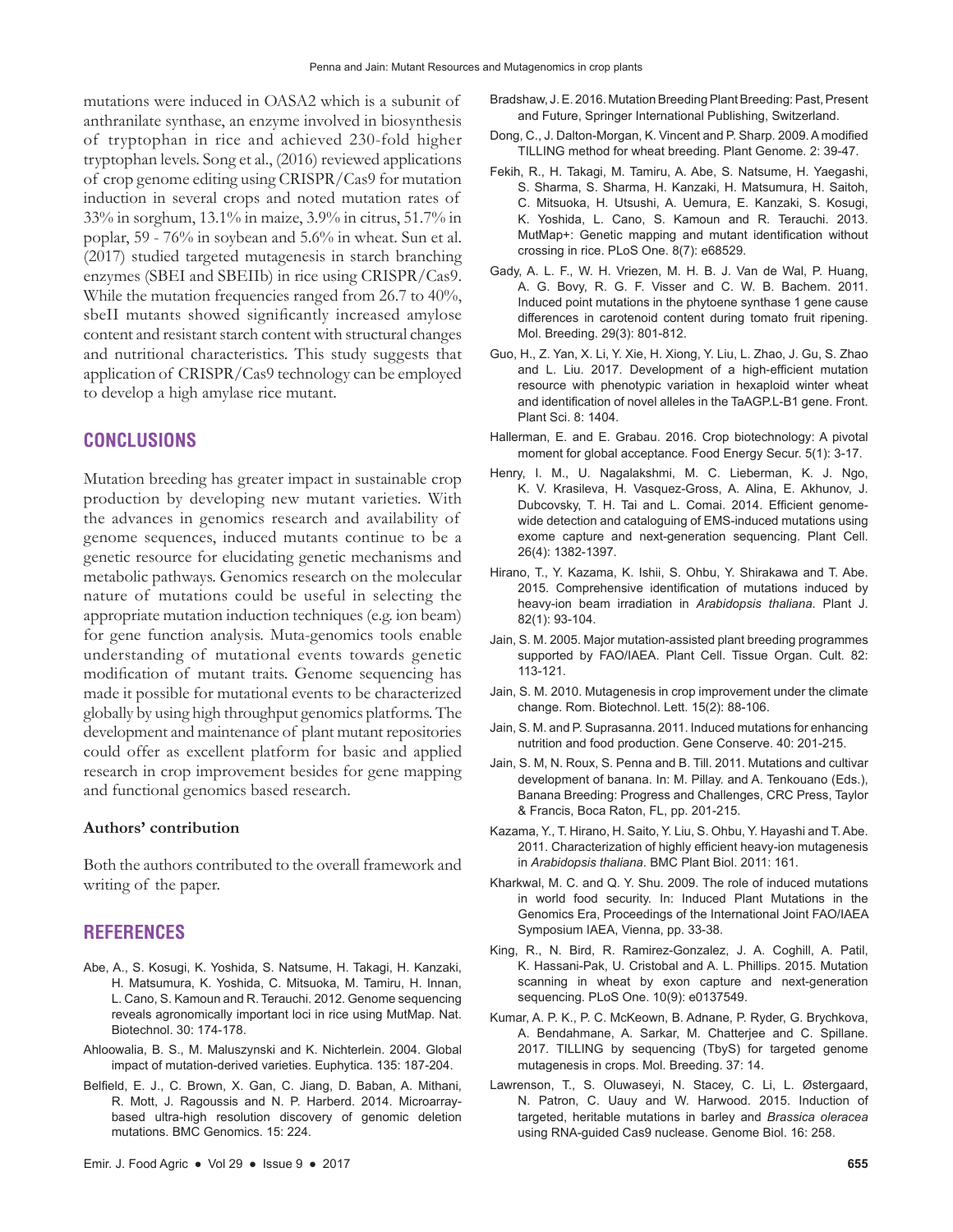- Li, Y. D., Z. Z. Chu, X. G. Liu, H. C. Jing, Y. G. Liu and D. Y. Hao. 2010. A cost-effective high-resolution melting approach using the EvaGreen dye for DNA polymorphism detection and genotyping in plants. J. Integr. Plant Biol. 52: 1036-1042.
- Li, G., R. Jain, M. Chern, N. T. Pham, J. A. Martin, T. Wei, W. S. Schackwitz, A. M. Lipzen, P. Q. Duong, K. S. Jones, L. Jiang, D. Ruan, D. Bauer, Y. Peng, K. W. Barry, J. Schmutz and P. C. Ronald. 2017. The sequences of 1504 mutants in the model rice variety kitaake facilitate rapid functional genomic studies. Plant Cell. 29(6): 1218-1231.
- Liu, L. X., H. Guo, L. Zhao, J. Gu and S. Zhao. 2007. Achievements in the past twenty years and perspective outlook of crop space breeding in China. J. Nucl. Agric. Sci. 21(6): 589-592.
- Lundqvist, U. 2009. Eighty years of scandinavian barley mutation genetics and breeding. In: Shu, Q. Y. (Ed.), Induced Plant Mutations in the Genomics Era, Food and Agriculture Organization of the United Nations, Rome, pp. 39-43.
- Lusser, M., C. Parisi, D. Plan and E. Rodríguez-Cerezo. 2012. Deployment of new biotechnologies in plant breeding. Nat. Biotechnol. 30: 231-239.
- Mba, C. 2013. Induced mutations unleash the potentials of plant genetic resources for food and agriculture. Agronomy. 3: 200-231.
- Mirajkar, S. J., P. Suprasanna and E. R. Vaidya. 2016. Spatial distribution and dynamics of sucrose metabolising enzymes in radiation induced mutants of sugarcane. Plant Physiol. Biochem. 100: 85-93.
- Morita, R., M. Kusaba, S. Iida, H. Yamaguchi, T. Nishio and M. Nishimura. 2009. Molecular characterization of mutations induced by gamma irradiation in rice. Genes Genet. Syst. 84: 361-370.
- Nadeau, J. H. 2000. Muta-genetics or muta-genomics: The feasibility of large-scale mutagenesis and phenotyping programs. Mamm. Genome. 11: 603-607.
- Nakagawa, H. 2009. Induced mutations in plant breeding and biological researches in Japan. In: Shu, Q. Y. (Ed.), Induced Plant Mutations in the Genomics Era, Food and Agriculture Organization of the United Nations, Rome, pp. 51-58.
- Nawaz, Z. and Q. Shu. 2014. Molecular nature of chemically and physically induced mutants in plants: A review. Plant Genet. Resour. 12: S74-S78.
- Negi, P., A. N. Rai and P. Suprasanna. 2016. Moving through the stressed genome: Emerging regulatory roles for transposons in plant stress response. Front. Plant Sci. 7: 1448.
- Nogué, F., K. Mara, C. Collonnier and J. M. Casacuberta. 2016. Genome engineering and plant breeding: Impact on trait discovery and development. Plant Cell. Rep. 35: 1475-1486.
- O'Rourke, J. A., L. P. Iniguez, B. Bucciarelli, J. Roessler, J. Schmutz, P. E. McClean, S. A. Jackson, G. Hernandez, M. A. Graham, R. M. Stupar and C. P. Vance. 2013. A re-sequencing based assessment of genomic heterogeneity and fast neutron-induced deletions in a common bean cultivar. Front. Plant Sci. 4: 210.
- Parry, M. A. J., P. J. Madgwick, C. Bayon, K. Tearall, A. Hernandez-Lopez, M. Baudo, M. Rakszegi, W. Hamada, A. Al-Yassin, H. Ouabbou, M. Labhilili and A. L. Phillips. 2009. Mutation discovery for crop improvement. J. Exp. Bot. 60(10): 2817-2825.
- Phillips, R. L. and H. W. Rines. 2009. Expanding the boundaries of gene variation for crop improvement. In: Shu, Q. Y. (Ed.), Induced Plant Mutations in the Genomics Era, Food and Agriculture Organization of the United Nations, Rome, pp. 21-26.

Pretty, J. 2008. Agricultural sustainability: Concepts, principles and

evidence. Philos. Trans. R. Soc. B Biol. Sci. 363(1491): 447-465.

- Rahaman, M. M., D. Chen, Z. Gillani, C. Klukas and M. Chen. 2015. Advanced phenotyping and phenotype data analysis for the study of plant growth and development. Front. Plant Sci. 6: 619.
- Ryuto, H., N. Fukunishi, Y. Hayashi, H. Ichida, T. Abe, M. Kase and Y. Yano. 2008. Heavy-ion beam irradiation facility for biological samples in RIKEN. Plant Biotechnol. 25: 119-112.
- Saika, H., A. Oikawa, F. Matsuda, H. Onodera, K. Saito and S. Toki. 2011. Application of gene targeting to designed mutation breeding of high-tryptophan rice. Plant Physiol. 156(3): 1269-1277.
- Sato, Y., K. Shirasawa, Y. Takahashi, M. Nishimura and T. Nishio. 2006. Mutant selection from progeny of gamma-rayirradiated rice by DNA heteroduplex cleavage using *Brassica* petiole extract. Breed Sci. 56: 179-183.
- Shikata, M., K. Hoshikawa, T. Ariizumi, N. Fukuda, Y. Yamazaki and H. Ezura. 2015. TOMATOMA update: Phenotypic and metabolite information in the micro-tom mutant resource. Plant Cell. Physiol. 57(1): e11.
- Shirasawa, K., H. Hirakawa, T. Nunome, S. Tabata and S. Isobe. 2016. Genome-wide survey of artificial mutations induced by ethyl methanesulfonate and gamma rays in tomato. Plant Biotechnol. J. 14(1): 51-60.
- Shukla, V. K., Y. Doyon, J. C. Miller, R. C. de Kelver, E. A. Moehle, S. E. Worden, J. C. Mitchell, N. L. Arnold, S. Gopalan, X. Meng, V. M. Choi, J. M. Rock, Y. Y. Wu, G. E. Katibah, G. Zhifang, D. McCaskill, M. A. Simpson, B. Blakeslee, S. A. Greenwalt, H. J. Butler, S. J. Hinkley, L. Zhang, E. J. Rebar, P. D. Gregory and F. D. Urnov. 2009. Precise genome modification in the crop species *Zea mays* using zinc-finger nucleases. Nature. 459: 437-441.
- Sikora, P., A. Chawade, M. Larsson, J. Olsson and O. Olsson. 2011. Mutagenesis as a tool in plant genetics, functional genomics, and breeding. Int. J. Plant Genomics. 2011: Article ID: 314829, 13.
- Slota, M., M. Maluszynski and I. Szarejko. 2017. Bioinformaticsbased assessment of the relevance of candidate genes for mutation discovery. In: J. Jankowicz-Cieslak, O. A. Huynh, S. Bado, M. Matijevic and B. J. Till (Eds.), Biotechnologies for Plant Mutation Breeding, Springer International, Cham. pp. 263-280.
- Song, G., M. Jia, K. Chen, X. Kong, B. Khattak, C. Xie, A. Li. and L. Mao. 2016. CRISPR/Cas9: A powerful tool for crop genome editing. Crop J. 4: 75-82.
- Sun, Y., G. Jiao, Z. Liu, X. Zhang, J. Li, X. Guo, W. Du, J. Du, F. Francis, Y. Zhao and L. Xia. 2017. Generation of high-amylose rice through CRISPR/Cas9-mediated targeted mutagenesis of starch branching enzymes. Front. Plant Sci. 8: 298.
- Suprasanna, P., S. M. Jain, S. J. Ochatt, V. M. Kulkarni and S. Predieri. 2012. Applications of *in vitro* techniques in mutation breeding of vegetatively propagated crops. In: Shu, Q.Y., B. P. Forster and H. Nakagawa (Eds.), Plant Mutation Breeding and Biotechnology, CABI Publishing, Wallingford. pp. 371-385.
- Suprasanna, P., S. J. Mirajkar, V. Y. Patade and S. M. Jain. 2014. Induced mutagenesis for improving plant abiotic stress tolerance. In: Tomlekova, N.B., M. I. Kozgar and M. R. Wani (Eds.), Mutagenesis: Exploring Novel Genes and Pathways, Academic Publishers, Wageningen, pp. 347-376.
- Suprasanna, P., S. J. Mirajkar and S. G. Bhagwat. 2015. Induced mutations and crop improvement. In: Bahadur, B., V. M. Rajam, L. Sahijram and K. V. Krishnamurthy (Eds.), Plant Biology and Biotechnology. Vol. I. Plant Diversity, Organization, Function and Improvement, Springer India, pp. 593-617.
- Suprasanna, P., T. R. Ganapathi, S. G. Ghag, S. M. Jain. 2017. Genetic modifications of horticultural plants by induced mutations and transgenic approach. Acta Hort. (In Press).